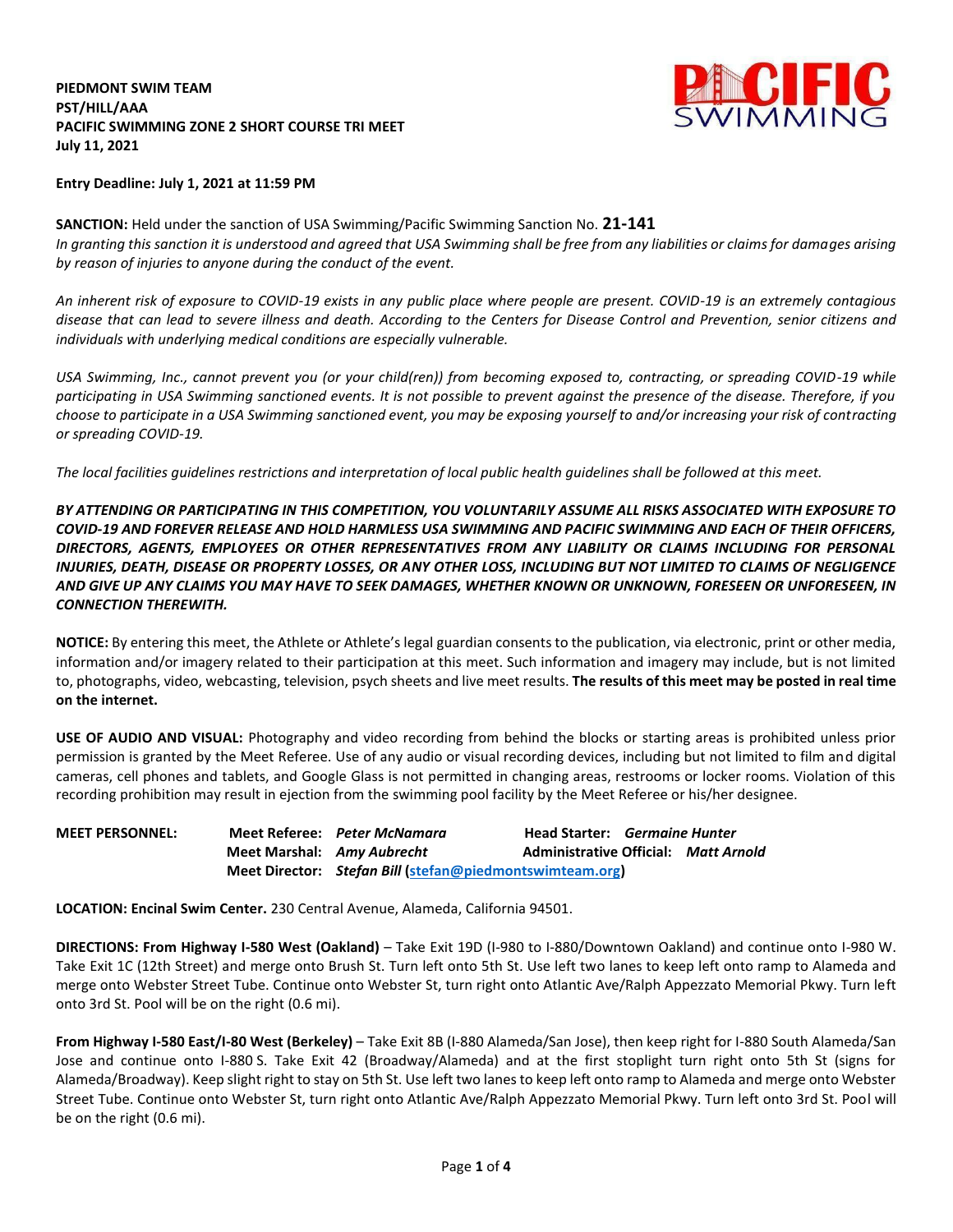**COURSE:** OUTDOOR 25-yard pool with up to 6 lanes available for competition. An additional 3 lanes will be available for warmup/warm-down throughout the competition. The minimum water depth for the shallow end course, measured in accordance with Article 103.2.3, is 7 feet at the start end and 7 feet at the turn end. The competition course has not been certified in accordance with 104.2.2C(4).

**TIME: The competition** will begin at **1:30 PM,** with warm-ups from **12:30 PM to 1:15 PM**.

**RULES:** • Current USA Swimming and Pacific Swimming rules and warm-up procedures will govern the meet. A copy of these procedures will be available at the Clerk-of-Course.

• **A site-specific Facility Safety Plan that complies with all health and safety mandates and guidelines of USA Swimming, Pacific Swimming, the State of California, and County of Alameda will be enforced. The Facility Safety Plan will be communicated prior to the meet.** A copy of the plan will be available at the Clerk-of-Course.

• Athletes will warm up/warm down in assigned team-designated lanes.

• All applicable adults participating in or associated with this meet acknowledge that they are subject to the provisions of the USA Swimming Minor Athlete Abuse Prevention Policy ("MAAPP"), and that they understand that compliance with the MAAPP policy is a condition of participation in the conduct of this competition.

- All events are timed finals.
- All events will swim fast to slow.
- Athletes may compete in up to four (4) individual events per day plus relays.
- All athletes ages 12 and under should complete competition within four (4) hours.
- The 1650 is limited to 4 athletes per club.
- Entries will be accepted until the number of athletes exceeds the Facility Safety Plan capacity or until the entry deadline, whichever is sooner.

• If local conditions warrant it the Meet Referee, with the concurrence of the Meet Director, may require a mandatory scratch down. Refunds will be made via TeamUnify for any mandatory scratches.

- **All Coaches and Officials must wear their USA Swimming membership cards in a visible manner.**
- At the Meet Referee's discretion, events and heats may be combined without regard to age, gender, distance or stroke.

**UNACCOMPANIED ATHLETES:** Any USA Swimming athlete-member competing at the meet must be accompanied by a USA Swimming member-coach for the purposes of athlete supervision during warm-up, competition, and warm-down. If a coach-member of the athlete's USA Swimming Club does not attend the meet to serve in said supervisory capacity, it is the responsibility of the Athlete or the Athlete's legal guardian to arrange for supervision by a USA Swimming member-coach. The Meet Director or Meet Referee may assist the Athlete in making arrangements for such supervision; however, it is recommended that such arrangements be made in advance of the meet by the Athlete's USA Swimming Club Member-Coach.

**RACING STARTS:** Athletes must be certified by a USA Swimming member-coach as being proficient in performing a racing start or must start the race in the water without the use of the backstroke ledge. It is the responsibility of the Athlete or the Athlete's legal guardian to ensure compliance with this requirement.

**RESTRICTIONS:** • Smoking and the use of other tobacco products is prohibited on the pool deck, in the locker rooms, in spectator

- seating, on standing areas and in all areas used by Athletes, during the meet and during warm-up periods.
- Sale and use of alcoholic beverages are prohibited in all areas of the venue.
- No glass containers are allowed in the venue.
- No propane heater is permitted except for snack bar/operations.
- All shelters must be properly secured.
- Deck changes are prohibited.

• Destructive devices to include but not limited to, explosive devices and equipment, firearms (open or concealed), blades, knives, mace, stun guns and blunt objects are strictly prohibited in the swimming facility and its surrounding areas. If observed, the Meet Referee or his/her designee may ask that these devices be stored safely away from the public or removed from the facility. Noncompliance may result in the reporting to law enforcement authorities and ejection from the facility. Law enforcement officers (LEO) are exempt per applicable laws.

• Operation of a drone, or any other flying apparatus, is prohibited over the venue (pools, Athlete/Coach areas, Spectator areas and open ceiling locker rooms) any time Athletes, Coaches, Officials and/or Spectators are present.

• **All individuals inside the facility shall follow current Alameda County Public Health Guidelines for COVID-19, which can be found on the Alameda County website [\[https://covid-19.acgov.org/index\]](https://covid-19.acgov.org/index). Guidelines will be published and announced to all participants three days prior to the meet.**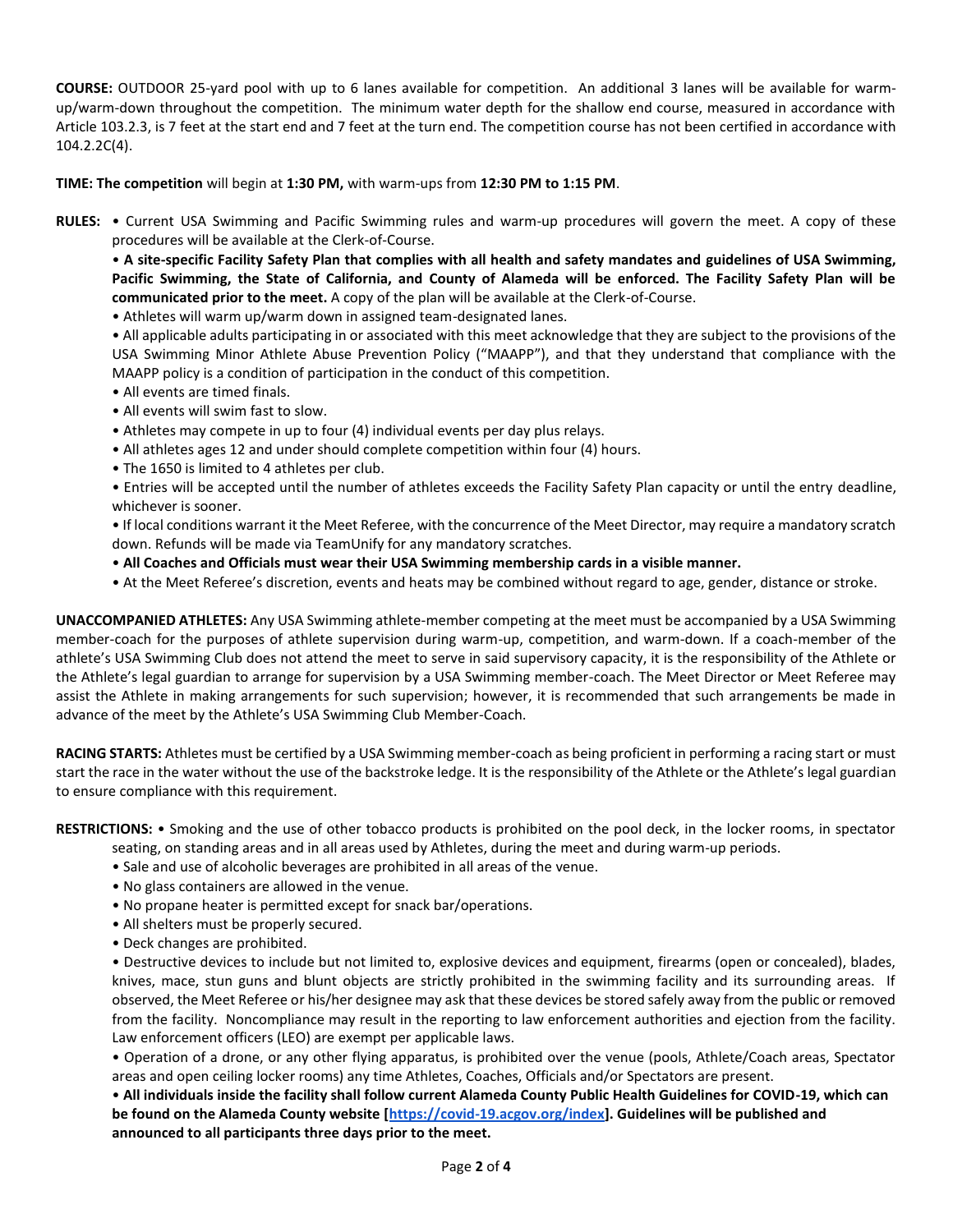**ELIGIBILITY:** • Athletes must be current members of USA Swimming and enter their name and registration number on the meet entry card as they are shown on their Registration Card. If this is not done, it may be difficult to match the Athlete with the registration and times database. The meet host will check all athlete registrations against the SWIMS database and if not found to be registered, the Meet Director shall accept the registration at the meet (a \$10 surcharge will be added to the regular registration fee). Duplicate registrations will be refunded by mail.

• **TRI COMPETITION:** Competition is between **Piedmont Swim Team (PST), Hills Hurricane Swimming (HILL) and Albany Armada Aquatics (AAA).** Athletes who are unattached but participating with **PST, HILL or AAA** are eligible to compete.

• Entries with **"NO TIME" will be ACCEPTED.**

- Disabled athletes are welcome to attend this meet and should contact the Meet Director or Meet Referee regarding any special accommodations on entry times and seeding per Pacific Swimming policy.
- Age on the first day of the meet will be the Athlete's age for the entire meet.

**ENTRY FEES: \$30 flat fee** per athlete. HILL and AAA will submit a team check to PST on the first day of the meet for all of their entries. Athletes from PST will be billed with their monthly dues. No refunds will be made, except in the case of mandatory scratch downs.

**ONLINE ENTRIES: All entries will be made through TeamUnify.** All entries submitted must be confirmed no later than **July 1, 2021 at 11:59 PM.** Entries that are not confirmed are incomplete and shall not be accepted after the entry deadline or after capacity has been reached, whichever is sooner.

**CHECK-IN:** The meet will be **pre-seeded**. Athletes do not need to check in and should report directly to the Ready Room no sooner than two heats prior to the athlete's race.

**SCRATCHES:** Any athletes not reporting for or competing in an individual timed final event that they have entered shall not be penalized. Athletes do not need to notify the Referee nor report to the starting blocks to declare the athlete's intent not to swim.

**PROGRAM:** A program with seeding assignments will be made available electronically prior to the start of meet.

## **AWARDS:** None.

**ADMISSION:** Admission into the facility will be limited to entered athletes, meet personnel (e.g., invited officials, timers, meetoperations), and facility staff for each session. Spectators will not be admitted into the facility due to capacity restrictions. Spectators may be able to observe athletes via livestream. The link to the livestream will be provided prior to the start of the meet.

**OFFICIALS: Officials must be invited to work at this meet.** Invitations to officiate will be emailed no later than July 3, 2021. Only officials who are invited and accepted will be admitted into the facility.

#### **ORDER OF EVENTS**

| <b>GIRLS</b> | <b>FVFNT</b> | <b>BOYS</b> |
|--------------|--------------|-------------|
|              |              |             |